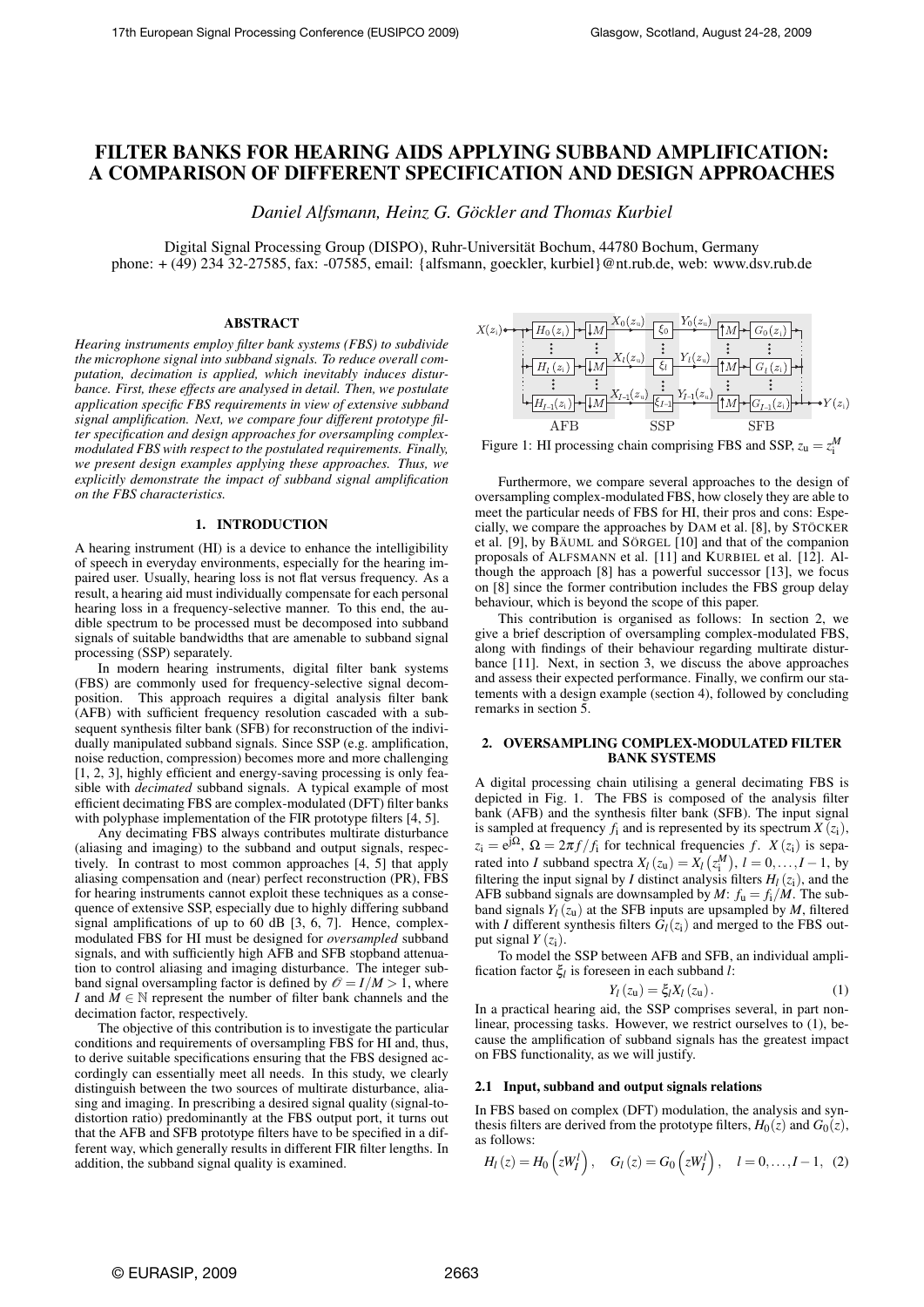

Figure 2: Usable signal (U) and aliasing (A) component within subband spectrum  $X_0$   $(e^{j\Omega_u})$ ; AFB prototype attenuation  $a_s^H$  is constant

where  $W_I = e^{-j\frac{2\pi}{I}}$ . For minimum expenditure, the prototype filters are assumed as real-valued lowpass filters. Moreover, in practical applications, a polyphase implementation [4, 5] is used. Considering (2) and downsampling [4, 5], we get the alias component representation of the subband spectra:

$$
X_{l}(z_{\mathbf{u}}) = \frac{1}{M} \sum_{m=0}^{M-1} H_{0}\left(z_{\mathbf{u}}^{\frac{1}{M}} W_{l}^{l} W_{M}^{m}\right) X\left(z_{\mathbf{u}}^{\frac{1}{M}} W_{M}^{m}\right), \tag{3}
$$

where  $W_M = e^{-j\frac{2\pi}{M}}$ . Applying (1), upsampling [4, 5], and (2) in conjunction with (3), the FBS output signal is given by:

$$
Y(z_i) = \sum_{l=0}^{I-1} G_0(z_i W_l^l) \xi_l X_l(z_i^M)
$$
  
= 
$$
\frac{1}{M} \sum_{m=0}^{M-1} \left[ \sum_{l=0}^{I-1} \xi_l G_0(z_i W_l^l) H_0(z_i W_l^l W_m^m) \right] X(z_i W_m^m) . (4)
$$

Splitting the outer summation in (4) into one term for  $m = 0$  and those terms for  $m = 1, ..., M - 1$ , and setting  $z_i := e^{j\Omega}$ , we define the FBS (linear) *distortion function*

$$
T\left(e^{j\Omega}\right) = \frac{1}{M}\sum_{l=0}^{I-1}\xi_l G_0\left(e^{j\left(\Omega-\frac{2\pi}{I}l\right)}\right)H_0\left(e^{j\left(\Omega-\frac{2\pi}{I}l\right)}\right) \tag{5}
$$

and the *aliasing function* (multirate disturbance induced by aliasing *and* imaging)

$$
A\left(e^{j\Omega}\right) = \frac{1}{M} \sum_{m=1}^{M-1} \sum_{l=0}^{l-1} \xi_l G_0\left(e^{j\left(\Omega - \frac{2\pi}{l}l\right)}\right) H_0\left(e^{j\left(\Omega - \frac{2\pi}{l}l - \frac{2\pi}{M}m\right)}\right).
$$
\n<sup>(6)</sup>

Both (5) and (6) are transfer functions from the FBS input to its output that are, moreover,  $\frac{2\pi}{I}$ -periodic [9, 12].

## 2.2 Basic specification

Although the investigated approaches differ in their prototype filter specification, they have the following basic properties in common. To save computational load and group delay, the design freedom of the FBS, oversampling by  $\mathcal{O} = I/M$ , is exploited such that the stopband edge is specified as  $\Omega$ <sub>s</sub> =  $\pm \pi/M$ , the maximum value possible if aliasing and imaging have to be suppressed merely by filter attenuation. Due to this specification, always  $\mathcal O$  subbands overlap spectrally. Furthermore, measures must be taken that  $H_0(z)$  and  $G_0(z)$ are approximately matched in such a way that (5) approximates an *allpass* function.

#### 2.3 Generation of multirate disturbance

In [11], the different sources of multirate disturbance are separated. In the following, we subsume the main statements. Subsequently, the passband (including the transition band) domains of prototype filters  $H_0$  and  $G_0$  are denoted by  $\mathbb{B}_p = [-\Omega_s, \Omega_s]$ , the respective stopband frequency region by  $\mathbb{B}_s = [-\pi, -\Omega_s] \cap [\Omega_s, \pi]$ .

The subband signals are disturbed by aliasing, caused by downsampling in the AFB: Following (3), *M* −1 spectral contributions of the input signal are attenuated by  $H_0(\mathbb{B}_s)$  and folded onto the usable subband spectrum. As an example, the signal components within a subband spectrum  $X_0(e^{j\Omega_u})$ ,  $\Omega_u = M \cdot \Omega$ , are depicted in Fig. 2: Since the usable signal component is shaped by  $H_0(\mathbb{B}_p)$ , the *signalto-distortion ratio* (SDR) is not constant versus frequency  $\Omega_{\text{u}}$ , even if a constant  $H_0(\mathbb{B}_s)$  attenuation  $a_s^H$  is assumed.

The FBS signal transfer from input to output is carried out via  $\mathcal O$ subbands, which are reshaped by  $\dot{G}_0(\mathbb{B}_p)$ . Thus, on the one hand,



Figure 3: Usable signal (U), aliasing (A) and imaging (I) component within an output signal channel, each composed of  $\mathcal{O} = 4$  overlapping, partly amplified ( $\xi$ <sup>*l*</sup>  $\geq$  1), subspectra of subband signals  $X$ <sup>*l*</sup> ( $z$ <sup>u</sup>)

we retrieve the input signal at the FBS output subjected to linear distortion (5). On the other hand, also subband aliasing is reshaped by  $G_0(\mathbb{B}_p)$ , which means that subspectra with lower SDR (Fig. 2) undergo higher attenuation. Hence, if we optimise the subband signal SDR*X* , we will *not* optimise the output signal SDR*Y* .

The output signal also exhibits imaging components caused by upsampling. For each reconstructed usable signal component (which is shaped by  $H_0(\mathbb{B}_p)$  and transferred via  $\mathcal O$  subbands),  $M-1$ images are attenuated with  $G_0(\mathbb{B}_s)$  and copied onto different frequency locations: Fig. 3. Moreover, and in contrast to common FBS assumptions, we incorporate the subband signal amplification in the SSP:  $\xi_l$  in (6). At the same time, this amplification can be very high (up to 60dB), and the differences between amplification factors can be enormous [3, 10]. Hence, severe disturbance in the less amplified output signal subspectra are caused (Fig. 3). As a consequence, subband signal amplification has an utmost impact on the multirate disturbance (*here:* imaging) generated within the FBS.

Summary [11]: The *significant* signal degradation in the FBS from input port to output port is effected by

- 1. *aliasing*, shaped by  $H_0(\mathbb{B}_s)$  and  $G_0(\mathbb{B}_p)$  and
- 2. *imaging*, shaped by  $G_0(\mathbb{B}_s)$ ,  $\xi_l$  and  $H_0(\mathbb{B}_p)$ .

## 3. DISCUSSION OF APPROACHES

We firstly evaluate each approach [8, 9, 10, 11, 12] separately, applying a harmonised notation. Note that all approaches meet the basic requirements of Sec. 2.2.

#### 3.1 Approach by DAM et al. [8]

In the first part of [8], no assumptions are made regarding the input signal and SSP ("minimum knowledge"), besides that the latter is expected to consist of arbitrary linear transfer functions.

Two different optimisation objectives are defined: Minimisation of disturbance within the subband signals ("inband aliasing") and within the output signal ("residual aliasing"). To reduce aliasing within the subbands,  $H_0$  can be optimised by minimising

$$
A_{\text{inband}} = \frac{1}{2\pi M^2} \sum_{m=1}^{M-1} \int_{-\pi}^{\pi} \left| H_0 \left( e^{j\frac{\Omega}{M}} W_M^m \right) \right|^2 d\Omega, \tag{7}
$$

which represents the overall aliasing power in subband  $l = 0$ ; cf. (3). This is feasible because the input to subband relations (3) of every subband are equivalent. It should be pointed out that in (7) all aliasing portions are superimposed with the squares of their magnitudes. This implies that these portions are assumed uncorrelated, a reasonable approximation [11].

A similar derivation is made from (6) to get a measure of the output signal disturbance

$$
A_{\text{res}} = \frac{1}{2\pi M^2} \sum_{m=1}^{M-1} \sum_{l=1}^{l-1} \int_{-\pi}^{\pi} \left| H_0 \left( e^{j\frac{\Omega}{M}} W_l^l W_M^m \right) G_0 \left( e^{j\frac{\Omega}{M}} W_l^l \right) \right|^2 d\Omega, \tag{8}
$$

which is used to optimise  $H_0$  and  $G_0$ . Here, the SSP is characterised by  $\xi_l \equiv 1, l = 0, \ldots, l-1$ .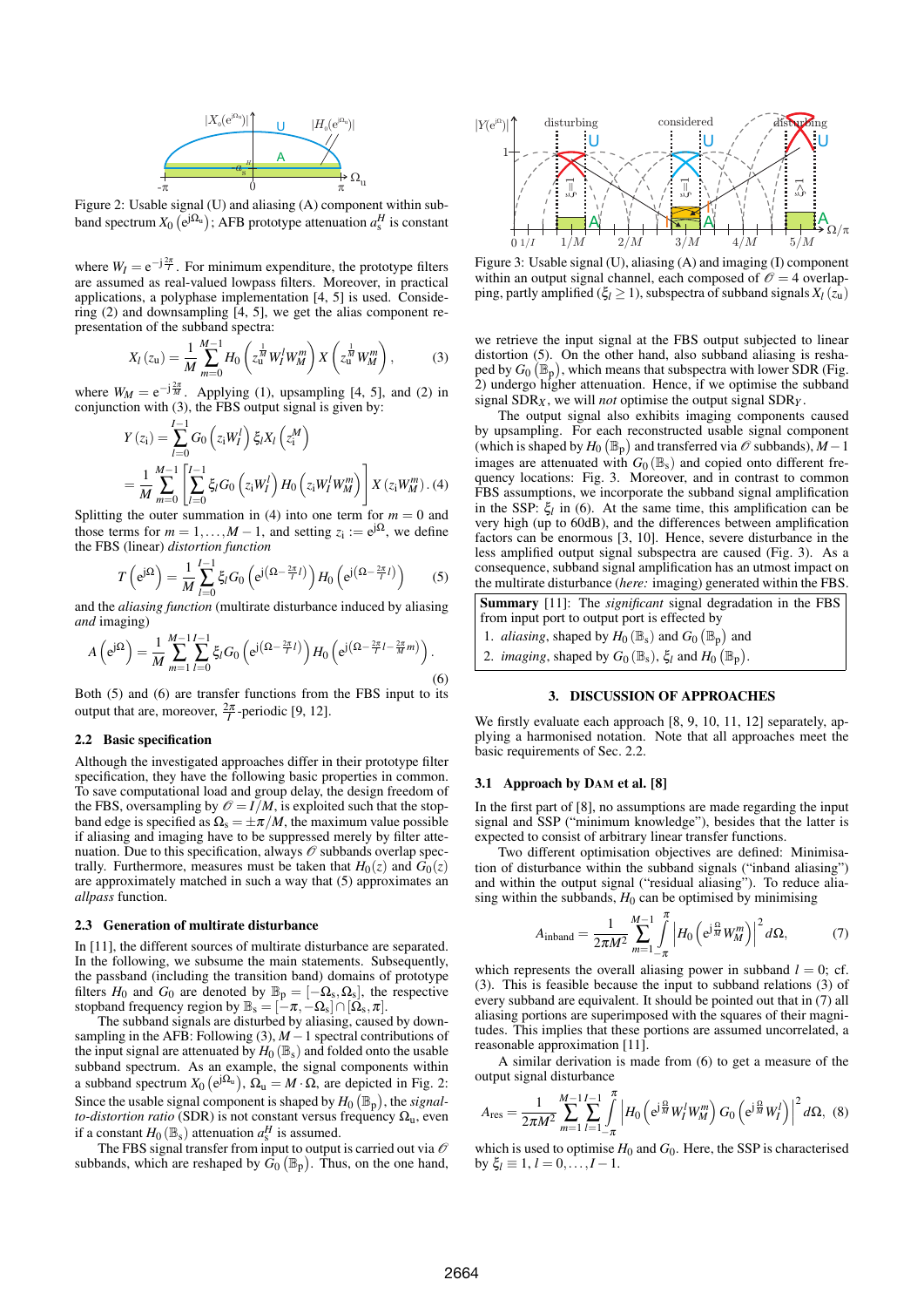Both (7) and (8) are reformulated to serve as objective functions of a constrained quadratic optimisation problem in dependence of the filter coefficients. For optimisation of  $H_0$ , a linear combination of (7) and (8) is used applying an adjustable weight *v*. For optimisation of  $G_0$ , only the reformulation of  $(8)$  is used as the objective function. An iterative algorithm allows for virtually simultaneous optimisation of both  $H_0$  and  $G_0$ . The optimisation is constrained by the observation of the distortion function (5) versus frequency:

$$
\left|T\left(e^{j\Omega}\right)-T_d\left(e^{j\Omega}\right)\right|\leq \varepsilon\left(\Omega\right),\quad T_d\left(e^{j\Omega}\right)=e^{-j\Omega\tau_d},\quad (9)
$$

where  $\varepsilon(\Omega)$  is the frequency-dependent error and  $\tau_d$  the desired group delay. Constraints are generally set in the range  $\Omega \in [-\pi, \pi]$ , but it is proved that if  $\tau_d = \iota I$ ,  $\iota \in \mathbb{N}$ , this range can be reduced to  $\Omega \in [-0, 2\pi/l]$ . No stringent condition is set on the filter lengths, but  $N = 1$ *I* is recommended, suggesting equal filter lengths for  $H_0$ and  $G_0$ :  $N^H = N^G$ .

## 3.2 Approach by STÖCKER et al. [9]

The approach [9] is a modification of [8]. First of all, the supplementary assumptions are more restricted. In [9], the input signal is assumed to be white and the SSP to be transparent. However, this does not disagree with the objective functions used in [8] for the final filter design. Furthermore, in [9], only the disturbance within the output signal is minimised. In comparison with (8), the error function is simplified such that summation over all *l* subbands is omitted:

$$
A_{\text{res}} = \frac{1}{\pi M} \sum_{m=1}^{M-1} \int_{\Omega_1}^{\Omega_2} \left| H_0 \left( e^{j \left( \Omega - \frac{2\pi}{M} m \right)} \right) G_0 \left( e^{j \Omega} \right) \right|^2 d\Omega, \tag{10}
$$

which is possible without disregarding any disturbance component as a result of the  $2\pi/I$ -periodicity. Moreover, the limits of the integral over  $\Omega$  are adapted to the respective dominating function of  $H_0$ and  $G_0$ , following Sec. 2.3: For optimisation of  $H_0$ , the limits are set to  $\Omega_1 = 0$ ,  $\Omega_2 = \Omega_s = \pi/M$ , which means that (10) measures solely aliasing:  $H_0(\mathbb{B}_s)$  and  $G_0(\mathbb{B}_p)$ . For minimisation of imaging by optimising  $G_0$ , the limits of (10) are set to  $\Omega_1 = \Omega_s$ ,  $\Omega_2 = \pi$ , which considers only the stopband of  $G_0$ . However, the complete transfer function  $H_0$  has an effect on (10).

For the actual filter optimisation, both alternatives of (10) are reformulated such that they can be optimised alternately by a constrained quadratic procedure. The constraints are again given by (9) and provide a reasonable distortion function (5). Since the design problem is proved to be convex, the starting coefficients can be random. However, the filter lengths  $N<sup>H</sup>$ ,  $N<sup>G</sup>$  have to be chosen in advance. Here, no statement is given beyond [8].

### 3.3 Approach by BÄUML and SÖRGEL [10]

Similarly to [8, 9], in [10] an SSP is mentioned (and stated more precisely with subband signal amplification profiles), but not used for the actual filter design. To determine the output signal disturbance, a frequency-dependent distortion-to-signal ratio criterion

$$
R\left(e^{j\Omega}\right) = \frac{\sum\limits_{m=1}^{M-1} \sum\limits_{l=0}^{I-1} \left|H_0\left(e^{j\left(\Omega + \frac{2\pi}{I}l + \frac{2\pi}{M}m\right)}\right)G_0\left(e^{j\left(\Omega + \frac{2\pi}{I}l\right)}\right)\right|^2}{\sum\limits_{m=0}^{M-1} \sum\limits_{l=0}^{I-1} \left|H_0\left(e^{j\left(\Omega + \frac{2\pi}{I}l + \frac{2\pi}{M}m\right)}\right)G_0\left(e^{j\left(\Omega + \frac{2\pi}{I}l\right)}\right)\right|^2}
$$
(11)

is defined, which can be derived from (4-6): The numerator contains all aliasing and imaging components, the denominator the overall (usable and disturbance) signal, SSP is transparent:  $\xi_l \equiv 1$ . The signal portions are superimposed by their squared magnitudes , which means that they are assumed uncorrelated.

To set up an objective function, a linear combination of the mean and the maximum value of (11)

$$
A_{\rm res} = \frac{1}{\pi} \int_{0}^{\pi} R\left(e^{j\Omega}\right) d\Omega + \lambda \max_{\Omega} R\left(e^{j\Omega}\right),\tag{12}
$$

is composed by using a weight parameter  $\lambda$ . Using a classic perfect reconstruction filter bank prototype design approach as initial solution, only one prototype filter is optimised with regard to the objective (12), while the other one is derived by time-domain flipping of the former impulse response (minimum- / maximum-phase filter pair). The optimisation is carried out by a simulated annealing (SA) procedure. The filter lengths are arbitrary, but due to the described relation between AFB and SFB prototype filter,  $N^H \equiv N^G$  is prescribed.

#### 3.4 Approach by ALFSMANN [11] and KURBIEL [12]

This approach consists of two parts: Requirements and FBS specification [11], and actual filter design [12] approximating them.

In [11], a white FBS input spectrum is assumed, and distinct amplification factors  $\xi_l$  are applied to each subband *l*. The  $\xi_l \geq 1$ can be adapted to an individual hearing loss or an assumed worstcase amplification profile. The objective of this approach is to guarantee a prescribed output SDR independently of any given subband signal amplification within prescribed limits.

A major difference compared to the approaches [8, 9] is that the roles of objective function and optimisation constraints are interchanged. Starting with the design [12] of either  $H_0$  or  $G_0$ , an objective function for group delay is stated. Then, to build a suitable filter bank pair, the objective function needed for optimisation of the respective other filter prototype is determined as a reformulation of (9). Each design represents a constrained quadratic problem.

For optimisation of  $H_0$  and  $G_0$ , separate constraints for the magnitude transfer functions  $|H_0|$  and  $|\hat{G}_0|$  are developed to maintain the prescribed output signal SDR. According to Sec. 2.3, both filters  $H_0$  and  $G_0$  have impact on the multirate disturbance. However, in [11] only the stopbands  $H_0(\mathbb{B}_s)$  and  $G_0(\mathbb{B}_s)$  are constrained to control the disturbance, to leave freedom within  $H_0(\mathbb{B}_p)$  and  $G_0(\mathbb{B}_p)$  for the objective functions (distortion function or group delay) [12]. To keep the number of constraints tractable, they are defined on frequency intervals  $\Omega_c = \left[ (2c - 1) \frac{\pi}{l}, (2c + 1) \frac{\pi}{l} \right]$ , where  $c \in \left\{ \left[ \frac{\mathcal{O}}{2} \right], \ldots, \left[ \frac{I}{2} \right] \right\}$  is the index of the frequency-dependent constraints within the respective stopband. For optimisation of  $H_0$ , each constraint

$$
a_s^H(c) = a_s^H + a_{s,o}^H(c) + a_{s,m}^H(c),
$$
\n(13)

noted in dB, is the logarithmic summation of the bias (uniform) attenuation  $a_s^H$ , and two refining frequency-dependent attenuations  $a_{\rm s,o}^H(c)$  and  $a_{\rm s,m}^H(c)$ , controlling major aliasing contribution. For SFB prototype design and to control imaging, each constraint

$$
a_8^G(c) = a_8^G + a_{8,0}^G(c) + a_{8,m}^G(c) + a_{8,g}^G(c)
$$
 (14)

is refined with three frequency-dependent attenuations. The bias attenuations *K*−1

$$
a_s^{\bullet} = \text{SDR} - 10\log_{10}\left(\frac{\sum_{\kappa=-K+1}^{K-1} \gamma_{\kappa}^2 \beta_{\kappa}^2 + q \gamma_{\kappa}^2 \beta_{\kappa}^2}{[M-1] \sum_{\kappa=-K}^{K} \delta_{\kappa}^2}\right) + 3\text{dB}, \quad (15)
$$

$$
\beta_{\kappa}^{2} = \frac{I}{2\pi} \int_{\Omega_{1}}^{\Omega_{2}} \left| H_{0} \left( e^{j\Omega} \right) \right|^{2} d\Omega, \quad \gamma_{\kappa}^{2} = \frac{I}{2\pi} \int_{\Omega_{1}}^{\Omega_{2}} \left| G_{0} \left( e^{j\Omega} \right) \right|^{2} d\Omega, \quad (16)
$$

 $q = 2 (q = 4)$  if  $\mathcal O$  is odd (even),  $\Omega_1 = (2\kappa - 1)\frac{\pi}{l}, \Omega_2 = (2\kappa + 1)\frac{\pi}{l}$ ,  $\kappa \in \{-K,\ldots,K\}, K = \left\lfloor \frac{\mathcal{O}}{2} \right\rfloor$ , are determined by estimation of the output usable signal power in relation to the aliasing power by applying  $\delta_{\kappa} = \gamma_{\kappa}$  in (15) yielding  $a_{s}^H$ , or to the imaging power by applying  $\delta_{\kappa} = \beta_{\kappa}$  in (15) yielding  $a_s^G$ , respectively. With (15), uncorrelated superposition of signal, aliasing and imaging contributions is assumed to approximate their undefined correlation.

An example specification (*here:* for  $G_0(\mathbb{B}_s)$ ) is depicted in Fig. 4. The frequency-dependent attenuations  $a_{s,0}^{\bullet\bullet}(c)$  in (13), (14) are specified  $\mathcal{O}$ -periodic regarding the parameter  $c \left(\frac{2\pi}{M}\right)$ -periodic "lobes" in  $\Omega$ , cf. Figs. 5,6). They are used to compensate differing power of aliasing or imaging contributions at the respective frequency locations  $\Omega_c$ , resulting from  $\mathcal{O} > 1$ . To incorporate an audiological frequency masking effect, the attenuations  $a_{s,m}^{\bullet}(c)$  in (13), (14) allow for considering a *lower* attenuation at frequencies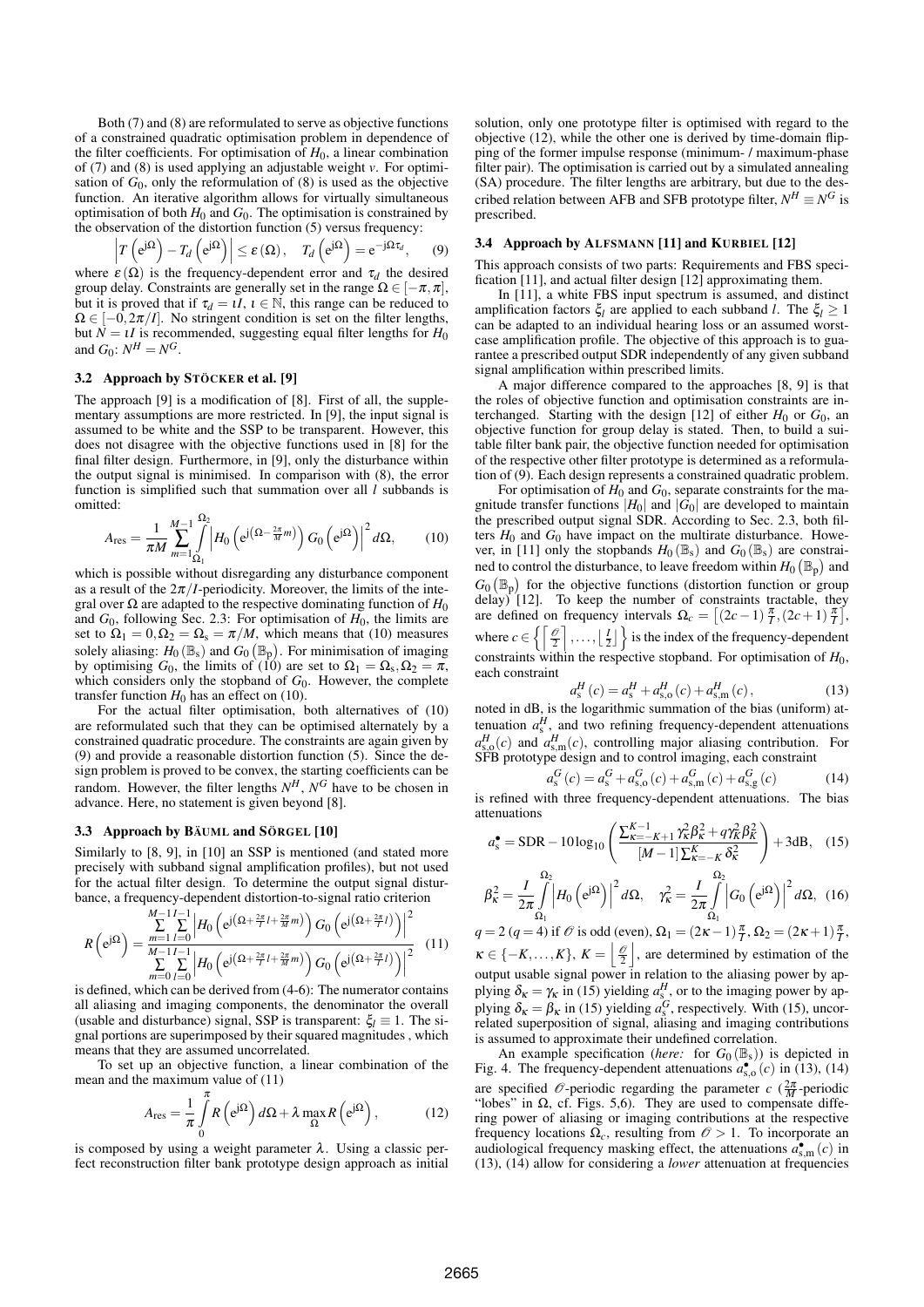near to the transition region of the respective prototype filter. In contrast, the frequency-dependent attenuation  $a_{s,g}^G(c)$  in (14) *increases* the stopband attenuation in distinct channels *c*, and is adapted to the prescribed amplification profile ξ*<sup>l</sup>* .

The filter lengths  $N^H$  and  $N^G$  must be determined independently by the actual filter design [12]. When considering subband signal amplification, in general there is  $N^G > N^H$ .

#### 3.5 Assessment of approaches

Subsequently, we compare the described approaches as to their potential of aliasing and imaging suppression within the FBS output signal. In Sec. 2.3, the respective dependencies on FBS prototype filter characteristics and ξ*<sup>l</sup>* have been outlined. Note that the objective functions of [8, 10] always commonly deal with aliasing and imaging. In contrast, the constraints in [11] are derived from the observations of Sec. 2.3. Likewise, this applies to the objective functions (10) of [9] apart from the dependence of  $G_0(\mathbb{B}_s)$  optimisation on  $H_0(\mathbb{B}_s)$ . Separation of aliasing and imaging contributions has the potential of effective filter design [9]. The principal difference of [11] to the other approaches is the consideration of amplification factors  $\xi_l \geq 1$  for  $G_0(\mathbb{B}_s)$  design, to compensate for the impact of amplified imaging contributions on the output signal quality. The significance of this effect has been substantiated in Sec. 2.3 and will be confirmed in Sec. 4.

None of the approaches uses exact calculation of multirate disturbance: An uncorrelated superposition of aliasing and imaging contributions is expected. Moreover, in [11], the magnitude responses are approximated by coarse piecewise constant values. However, this approach allows for prescribing a distinct output SDR, which is not possible with all other approaches.

The approaches [8, 9, 11] state a constrained *convex* quadratic optimisation problem, i.e. the global optimum is always found regardless of the starting coefficients. In contrast, design results obtained by applying simulated annealing, as used in [10], are, with finite calculation time, highly dependent on the initial coefficients. However, this method can be used for discrete coefficient optimisation [10].

## 4. EXAMPLE

As an example, we consider a HI FBS with  $I = 64$  uniform subbands in  $\Omega \in [0, 2\pi]$  and decimating with  $M = 16$  ( $\mathcal{O} = 4$ ). It is designed with the approaches [8, 9, 11, 12]. The input signal is assumed to have a white spectrum  $X \equiv 1$ , the subband signal amplification to have a "ski-slope" [10] profile ξ<sub>*l*</sub> = 1, *l* ≤ 10, ξ<sub>*l*</sub> =  $10^{\frac{l-10}{8} \cdot \frac{60}{20}}$ , 10 ≤  $l \le 18$ , and  $\xi_l = 10^{\frac{60}{20}} = 1000$ ,  $18 \le l \le 32$ , with even symmetry about  $\Omega = \pi$ :  $\xi_l = \xi_{64-l}$ ,  $l = 33, \ldots, 63$ . We aim at an FBS output  $SDR<sub>Y</sub> = 50dB$  independent of subband signal amplification within the range of the prescribed profile.

Starting with [11], an SDR*Y* postulation rather than filter length specification is required. In Fig. 4, the composition of the frequency-dependent specification (14) for  $G_0(\mathbb{B}_s)$  is depicted. While the bias attenuation (15) and the oversampling component  $a_{s,o}^G(c)$  are determined by prescribed SDR<sub>*Y*</sub> and the initial  $H_0(\mathbb{B}_p)$ , the amplification component  $a_{s,g}^G(c)$  is adapted to the slope of  $\xi_l$ . To get comparable results, we do not exploit a masking effect and set:  $a_{\text{s,m}}^G \equiv 0$ dB.  $H_0(\mathbb{B}_s)$  is specified accordingly.

The magnitude responses of the prototype filters  $H_0$  and  $G_0$ , designed according to [12], are depicted in Figs. 5 and 6 along with the respective constraining stopband specification  $a_s^{\bullet} (c)$ : Ex. A. The resulting filter lengths are  $N^H = 75$  and  $N^G = 109$ . Next, we design filters according to [8] (Ex. B) and [9] (Ex. C) with identical filter lengths of the AFB and SFB prototypes. Prescribing  $N^H = N^G =$ 92, we maintain the same overall FBS expenditure as that of Ex. A. Furthermore, we aim for a magnitude of the distortion function within  $\pm 0.1$ dB. Finally, for [8] (Ex. B), we set the weight to  $v = 0$ in order to optimise for maximum FBS output SDR.



Figure 4: Composition of specification  $a_s^G(c)$  (Ex. A)

| Ex. | App. | $\overline{N}{}^{H}$ | $\overline{N^G}$ | SDR <sub>X</sub> | Dist.      | $SDRY$ [dB]        |      |
|-----|------|----------------------|------------------|------------------|------------|--------------------|------|
|     |      |                      |                  | [dB]             | [dB]       | $\zeta_l \equiv 1$ | ζı   |
| A   | [11] | 75                   | 109              | 46.0             | $\pm 0.3$  | 49.7               | 49.6 |
| B   | [8]  | 92                   | 92               | 61.5             | $\pm 0.2$  | 80.4               | 31.8 |
| C   | [9]  | 92                   | 92               | 55.3             | $\pm 0.2$  | 76.7               | 30.3 |
| D   | [8]  | 75                   | 109              | 38.3             | $\pm 0.02$ | 77.0               | 32.3 |
| E   | [9]  | 75                   | 109              | 39.1             | $\pm 0.2$  | 73.2               | 38.4 |
| F   | [9]  | 55                   | 129              | 27.5             | $\pm 0.2$  | 53.8               | 49.9 |

Table 1: Simulation results of Ex. A-F (always  $N^H + N^G = 184$ )

Although only for Ex. A,  $\frac{2\pi}{M} = \frac{\pi}{8}$ -periodic lobes are specified for  $H_0(\mathbb{B}_s)$  and  $G_0(\mathbb{B}_s)$ , we observe from Figs. 5 and 6 that also Ex. B and Ex. C possess this property (all designs exhibit  $\frac{M}{2} - 1 = 7$ lobes within  $\mathbb{B}_s$ . Even by [10], these lobes are obtained. Obviously, these lobes follow from FBS output SDR*Y* optimisation, based on the respective objective function  $(8)$ ,  $(10)$  and  $(11)$ .

We evaluate the designs Ex. A-C with the noise power ratio simulation method [14]. Thus, the FBS output  $SDR<sub>Y</sub>$  is determined both with and without the prescribed amplification profile: Fig. 7 (*here:* Ex. B). Also, the subband signal disturbance is simulated: Fig. 8. In contrast to Fig. 2, the lobes in  $H_0(\mathbb{B}_s)$  (*here:* Ex. C) shape the aliasing within the subband.

The simulation results are summarised in Tab. 1: Obviously, with the design Ex. A the specification  $SDR<sub>Y</sub> = 50dB$  is well approximated within the range of the prescribed amplification profile  $\xi_l$ : SDR<sub>*Y*</sub>  $\approx$  49.7dB. By comparison, Ex. B(C) exhibits a much better  $SNR<sub>Y</sub> = 80.4(76.7)dB$  in the case of *transparent* SSP, while only  $SNR<sub>Y</sub> \approx 66dB$  is obtained by [10]. However, by applying the prescribed subband signal amplification, the output signal quality falls off significantly:  $SDR<sub>Y</sub> = 31.8(30.3)dB$ . This difference is due to the fact that, in [8, 9], no SSP is assumed and, hence, the same expenditure is spent for AFB and SFB. In contrast, with the same overall FBS expenditure, the SFB of Ex. A [11] is more complex than the AFB and, particularly, than both filter banks of Ex. B,C: Cf. Figs. 5 and 6. On the other hand, the AFB of Ex. A is rather simple and, in case of  $\xi_l \equiv 1$ , yields a worse SNR<sub>*Y*</sub> compared to Ex. B,C.

To check if the distribution of AFB and SFB complexity of Ex. A is also beneficial for the approaches [8, 9], we redesign Ex. B,C using  $N^H = 75$ ,  $N^G = 109$ : Ex. D, E (Tab. 1). With the amplification profile, Ex. E [9] has obtained a much better  $SDR<sub>Y</sub> = 38.4dB$ , whereas Ex. D [8] is only slightly improved to SDR*<sup>Y</sup>* = 30.3dB. With both redesigns, the performance of Ex. A with  $SDR<sub>Y</sub> = 49.6dB$  is not achieved. By fixing the overall expenditure to  $N^H + N^G = 184$ , it was possible to achieve  $SDR<sub>Y</sub> = 49.9dB$  by using [9]: Ex. F,  $N<sup>H</sup> = 55$ ,  $N<sup>G</sup> = 129$ . As a result, only a low subband SDR<sub>*X*</sub> = 27.5dB is obtained, which is due to the low AFB filter order. Similar results could not be accomplished with approach [8]. With Ex. A, in case of  $\xi_l \ge 1$ , SDR<sub>Y</sub> = 49.6dB can be achieved with a simpler SFB than for Ex. F, because the slope of the amplification profile is accurately considered in the specification (Fig. 4). As a consequence, as to be seen from Fig. 6, the maximum attenuation  $a_s^G \approx 120$ dB is reached not before  $\Omega = 0.2\pi$ , widening the critical transition band.